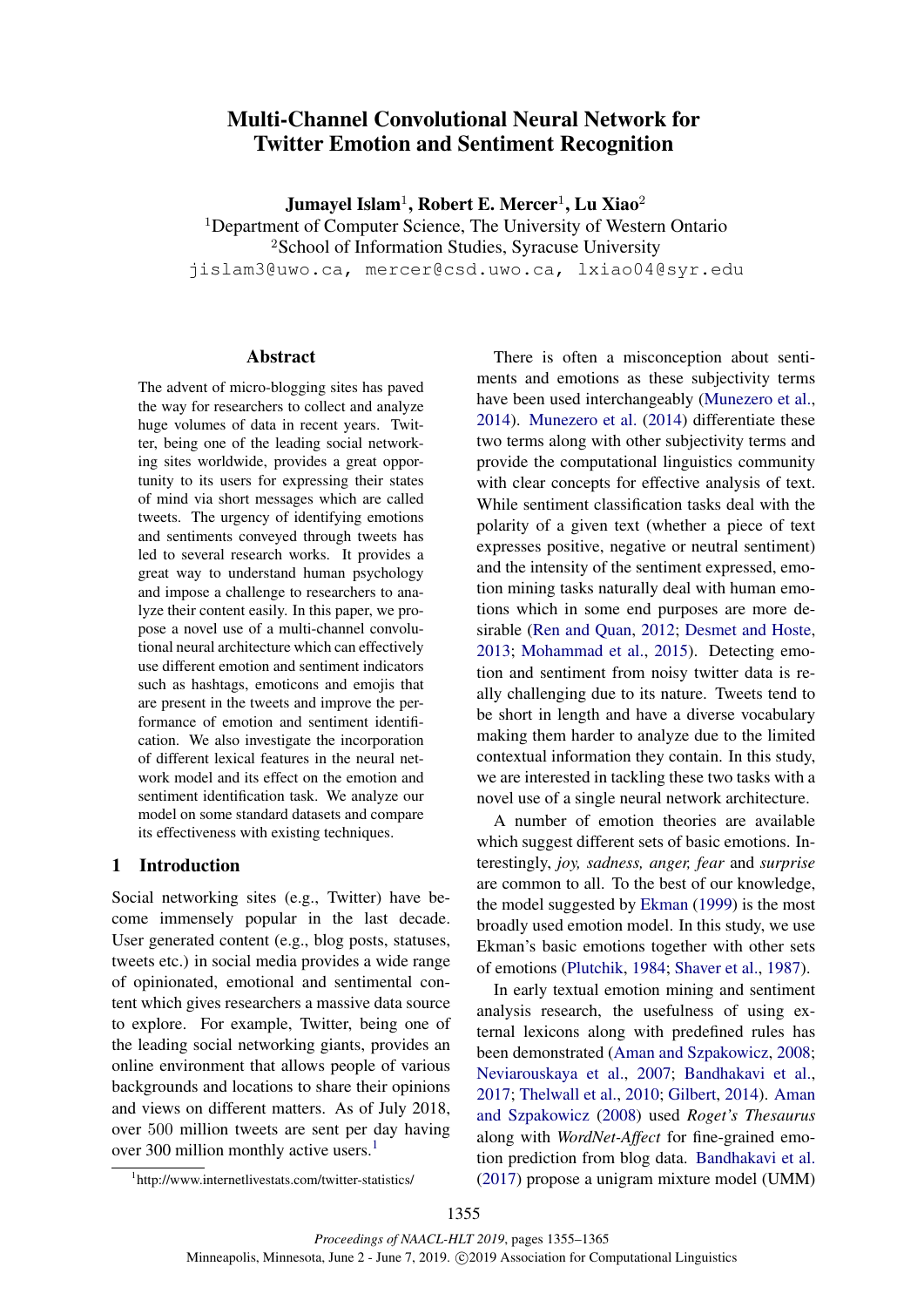

Figure 1: Overview of the MC-CNN model

to create a domain-specific lexicon which performs better in extracting features than Point-wise Mutual Information and supervised Latent Dirichlet Allocation methods. Neviarouskaya et al. (2007) propose a rule-based system which can handle informal texts in particular. They built a database of abbreviations, emoticons, affect words, etc., in which each entry is labeled with an emotion and its intensity. Thelwall et al. (2010) propose an algorithm, *SentiStrength*, which utilizes a dictionary of sentiment words associated with strength measures to deal with short informal texts from social media. Gilbert (2014) propose *VADER*, a rule-based model for sentiment analysis. They built a lexicon which is specially attuned to microblog-like contexts and their model outperforms individual human raters. More recently, deep learning models have proven to be very successful when applied on various text-related tasks (Kim, 2014; Kalchbrenner et al., 2014; dos Santos and Gatti, 2014; Tai et al., 2015; Wang et al., 2016; Felbo et al., 2017; Abdul-Mageed and Ungar, 2017). Kim (2014) showed the effectiveness of a simple CNN model that leverages pretrained word vectors for a sentence classification task. Kalchbrenner et al. (2014) propose a dynamic CNN model using a dynamic k-max pooling mechanism which is able to generate a feature graph which captures a variety of word relations. They showed the efficacy of their model by achieving high performances on binary and multiclass sentiment classification tasks without any

feature engineering. dos Santos and Gatti (2014) propose a deep CNN model that uses both character and word-level information allowing them to achieve state-of-the-art performance on both binary and fine-grained multi-class sentiment classification for one of the twitter datasets. Tai et al. (2015) propose a Tree-LSTM model which captures syntactic properties in text. Their model performs particularly well on sentiment classification. Wang et al. (2016) propose a regional CNN-LSTM model for dimensional sentiment analysis. Their proposed model computes *valence-arousal* ratings from texts and outperforms several regressionbased methods. Felbo et al. (2017) propose a bidirectional LSTM model with attention showing that their model learns better representations when distant supervision is expanded to a set of noisy labels. Abdul-Mageed and Ungar (2017) also used distant supervision to build a large twitter dataset and proposed a Gated Recurrent Neural Network model for fine-grained emotion detection.

The recent success of neural based models motivated us to take a different look at the sentiment and emotion prediction from the noisy twitter data task. Compared with sequential models, CNN models train relatively faster and seem to work very well on noisy data such as tweets which are grammatically error-prone. We decided to work with CNN models after our initial experiments suggested that they perform comparatively better than a simple BiLSTM model on twitter dataset. We address the following questions in this paper: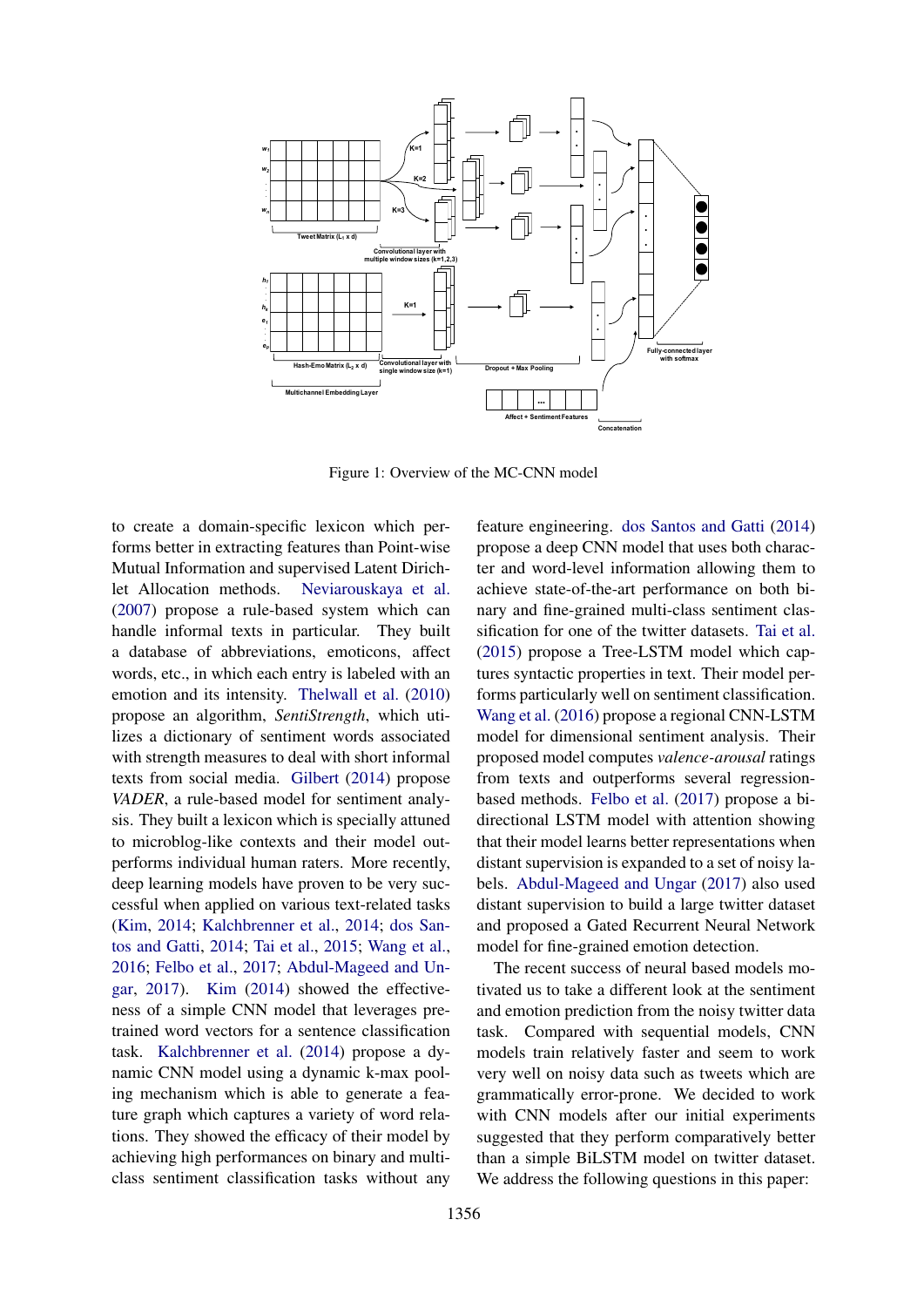- Can CNN models be used in a way that can improve the performance of detecting emotion and sentiment from noisy Twitter data?
- How important are hashtag words, emoticons and emojis as predictors of emotion and sentiment in micro-blogging sites? How can we encode them in a multi-channel convolutional neural network?
- How can we add external features to a CNN model effectively?

The remainder of the paper is organized as follows: We describe our model architecture in detail in Section 2. In Section 3, we describe the datasets and lexicons used in our experiments. As well, we describe the experimental setup required for working with Twitter data. In Section 4, we discuss the results from our experiments. In Section 5, we discuss our findings with particular attention paid to answering the above questions. Finally, in Section 6, we give a summary of our work followed by our remarks on future studies.

## 2 Multi-channel CNN Model

We represent the architecture of our model in Fig. 1. The model consists of an embedding layer with two channels, a convolution layer with different kernel sizes and multiple filters, a dropout layer for regularization, a max pooling layer, multiple hidden layers and a softmax layer. We now describe each of these layers in detail.

## 2.1 Embedding Layer

In this layer, two embedding matrices, the Tweet Matrix and the Hash-Emo Matrix, are passed through two different channels of our convolutional neural network. The first matrix represents a particular tweet. Each tweet  $t_i$  consists of a sequence of tokens  $w_1, w_2, \ldots, w_{n_i}$ .  $L_1$  is the maximum tweet length. The height of the Tweet Matrix is  $L_1$ . Short tweets are padded using zero padding.

In the Tweet Matrix, every word is represented as a d-dimensional word vector. Since tweets are usually noisy, short in length, and have different kinds of features other than text, it's useful to have a word embedding specially trained on a large amount of Tweet data (Tang et al., 2014). Previous research (Collobert et al., 2011; Socher et al., 2011) has shown the usefulness of using pretrained word vectors to improve the performance

of various models. As a result, in our experiments, we have used the publicly available pre-trained GloVe word vectors for Twitter by (Pennington et al., 2014a). The word vectors are trained on 27B word tokens in an unsupervised manner.

In this layer, we also pass another matrix called the Hash-Emo Matrix through a different channel in our network. This matrix is composed of three different sets of features: hashtags, emoticons and emojis. These are considered as distinguishable traits to showcase one's mood (Zhao et al., 2012). People like to use hashtags to express their emotional state through various microblogging sites (e.g., Twitter) (Qadir and Riloff, 2014). Also graphical emoticons or emojis can convey strong emotion or sentiment. So for each tweet  $t_i$ , we extract hashtags  $h_1, h_2, \ldots, h_{k_i}$  and emoticons/emojis  $e_1, e_2, \ldots, e_{p_i}$ . We concatenate the hashtags and emoticon/emoji vectors for each tweet  $t_i$  to get the Hash-Emo Matrix. We introduce a hyper-parameter  $L_2$  as a threshold on the height of the Hash-Emo Matrix. Tweets with the number of hash-emo features less than  $L_2$  are padded with zero while tweets with more hashemo features than  $L_2$  are truncated. We use word vectors from  $G$ loVe with dimension  $d$  for hashtags words. In the case that no word vector is found for a particular word we randomly initialize it. We also do random initialization of word vectors for emoticons. For emojis, we first map it to something descriptive (to be discussed in more detail in Section 3.2) and then generate random word vectors. These word vectors are tuned during the training phase.

## 2.2 Convolutional Layer

In this layer, we apply  $m$  filters of varying window sizes over the Tweet Matrix from the embedding layer. Here, window size  $(k)$  refers to the number of adjacent word vectors in the Tweet Matrix that are filtered together (when  $k > 1$ ). Sliding our filter down we repeat this for the rest of the word vectors. Let  $w_i \in \mathbb{R}^d$  be the *d*-dimensional word vector corresponding to the  $i$ -th word in a tweet. Also let  $w_{i:i+j}$  denote the concatenation of word vectors  $w_i, w_{i+1}, \ldots, w_{i+j}$  and  $F \in \mathbb{R}^{k \times d}$  denote the filter matrix. Thus a feature  $f_i$  is generated by:

$$
f_i = F \otimes w_{i:i+k-1} + b \tag{1}
$$

where  $b$  is a bias term and ⊗ represents the convolution action (a sum over element-wise multipli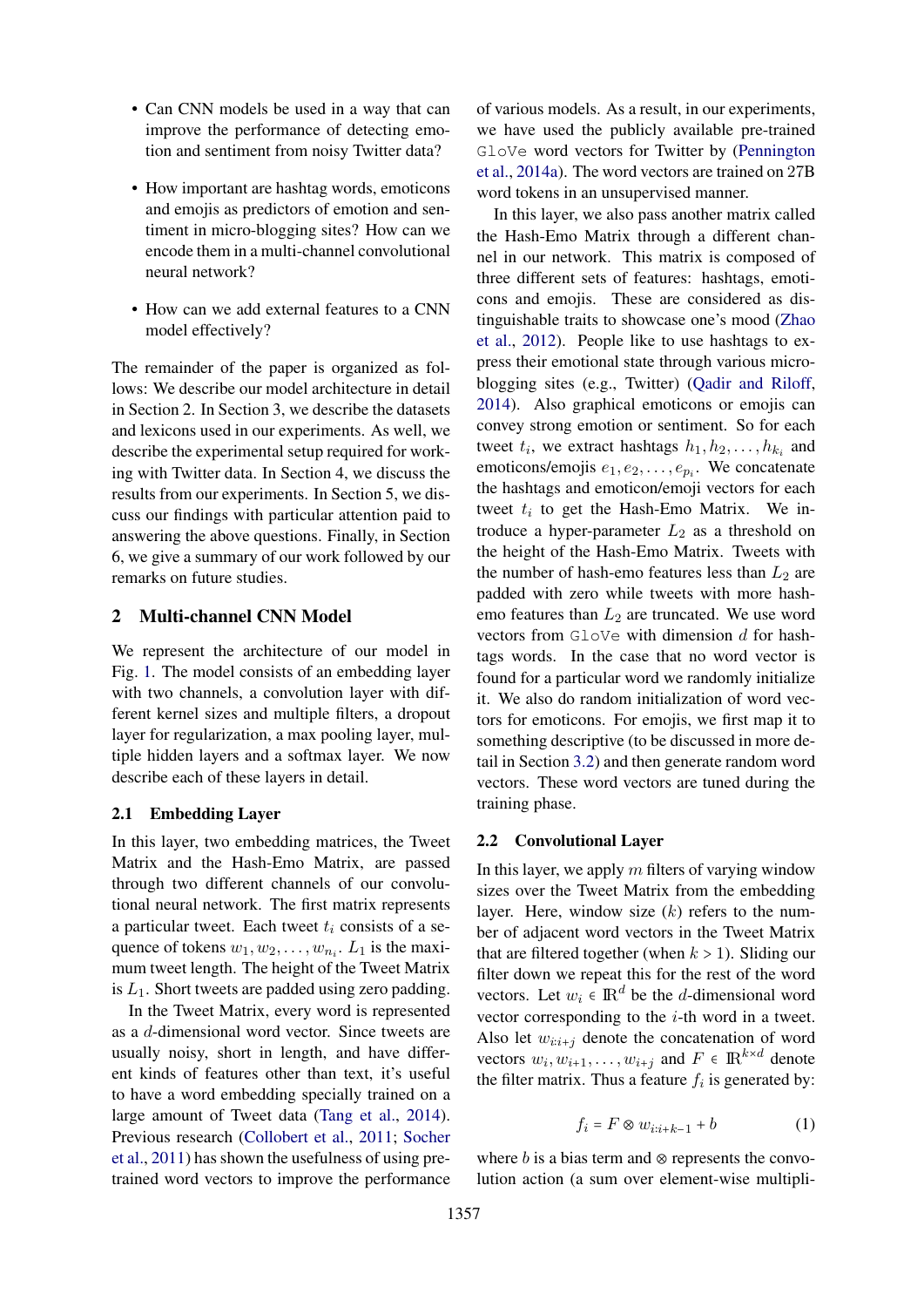cations). At this stage, we apply a nonlinear activation function such as *ReLU* (Nair and Hinton, 2010) before passing it through the dropout layer. We use multiple filters with the same window size in order to learn complementary features from the same window. Different window sizes  $(k)$  allow us to extract active local  $k$ -gram features.

For the Hash-Emo Matrix, we apply  $m$  filters to each vector to generate local unigram features in different scales before passing it to the next layer.

# 2.3 Pooling Layer

In this layer, employing a max-over pooling operation (Collobert et al., 2011) on the output from the previous layer for each channel extracts the most salient features. In this way, for each filter, we get the maximum value. So we get features equal to the number of filters in this stage. We chose max pooling instead of other pooling schemes because Zhang and Wallace (2017) showed that max pooling consistently performs better than other pooling strategies for various sentence classification tasks.

## 2.4 Hidden Layers

We concatenate all the feature vectors from the previous layer. In addition, we concatenate additional sentiment and affect feature vectors (which are described in detail in Section 3.2) as well which forms a large feature vector. This is then passed through a number of hidden layers. A nonlinear activation function (i.e., ReLU (Nair and Hinton, 2010)) is applied in each layer before the vector is finally passed through the output layer. We tried a different activation function (tanh) as well, but ReLU worked the best for us.

## 2.5 Output Layer

This is a fully connected layer which maps the inputs to a number of outputs corresponding to the number of classes we have. For multi-class classification task, we use softmax as the activation function and categorical cross-entropy as the loss function. The output of the softmax function is equivalent to a categorical probability distribution which generally indicates the probability that any of the classes are true. For binary classification task, we use sigmoid as the activation function and binary cross-entropy as our loss function.

# 3 Experiments

In this section, we describe in detail the datasets and experimental procedures used in our study.

|                |           | <b>Dataset</b> |          |           |  |  |  |  |  |
|----------------|-----------|----------------|----------|-----------|--|--|--|--|--|
| <b>Emotion</b> | BTD       | TEC            | CBET     | <b>SE</b> |  |  |  |  |  |
|                |           |                |          |           |  |  |  |  |  |
| joy            | 409,983   | 8,240          | 10.691   | 3,011     |  |  |  |  |  |
| sadness        | 351,963   | 3,830          | 8,623    | 2,905     |  |  |  |  |  |
| anger          | 311,851   | 1,555          | 9,023    | 3,091     |  |  |  |  |  |
| love           | 175,077   |                | 9,398    |           |  |  |  |  |  |
| thankfulness   | 80,291    |                | 8,544    |           |  |  |  |  |  |
| fear           | 76,580    | 2,816          | 9,021    | 3,627     |  |  |  |  |  |
| surprise       | 14, 141   | 3,849          | 8,552    |           |  |  |  |  |  |
| guilt          |           |                | 8,540    |           |  |  |  |  |  |
| disgust        |           | 761            | 8,545    |           |  |  |  |  |  |
| <b>Total</b>   | 1419,886  | 21,051         | 80,937   | 12,634    |  |  |  |  |  |
|                |           | (a)            |          |           |  |  |  |  |  |
|                |           |                |          |           |  |  |  |  |  |
| <b>Dataset</b> | #Positive | #Negative      | #Neutral |           |  |  |  |  |  |
| STS-Gold       | 632       | 1,402          |          |           |  |  |  |  |  |
| STS-Test       | 182       | 177            | 139      |           |  |  |  |  |  |
| SS-Twitter     | 1,252     | 1,037<br>1,953 |          |           |  |  |  |  |  |
|                |           | (b)            |          |           |  |  |  |  |  |

Table 1: (a) Basic statistics of the emotion datasets used in our experiments. (b) Basic statistics of sentiment labeled datasets used in our experiments.

#### 3.1 Datasets

We used a number of emotion and sentiment datasets for our experiments. A description of each dataset is given below:

BTD. Big Twitter Data is an emotion-labeled Twitter dataset provided by Wang et al. (2012). The dataset had been automatically annotated based on the seven emotion category seed words (Shaver et al., 1987) being a hashtag and the quality of the data was verified by two annotators as described in (Wang et al., 2012). We were only able to retrieve a portion of the original dataset as many tweets were either removed or not available at the time we fetched the data using the Twitter API. We applied the heuristics from (Wang et al., 2012) to remove any hashtags from the tweets which belong to the list of emotion seed words.

TEC. Twitter Emotion Corpus has been published by Mohammad (2012) for research purposes. About 21,000 tweets were collected based on hashtags corresponding to Ekman's (1999) six basic emotions. The dataset has been used in related works (Shahraki and Zaiane, 2017; Balahur, 2013; Mohammad and Kiritchenko, 2015).

CBET. The Cleaned Balanced Emotional Tweet dataset is provided by Shahraki and Zaiane (2017). To the best of our knowledge, this is one of the largest publically available balanced datasets for twitter emotion detection research. The dataset contains 80,937 tweets with nine emotion categories including Ekman's six basic emotions.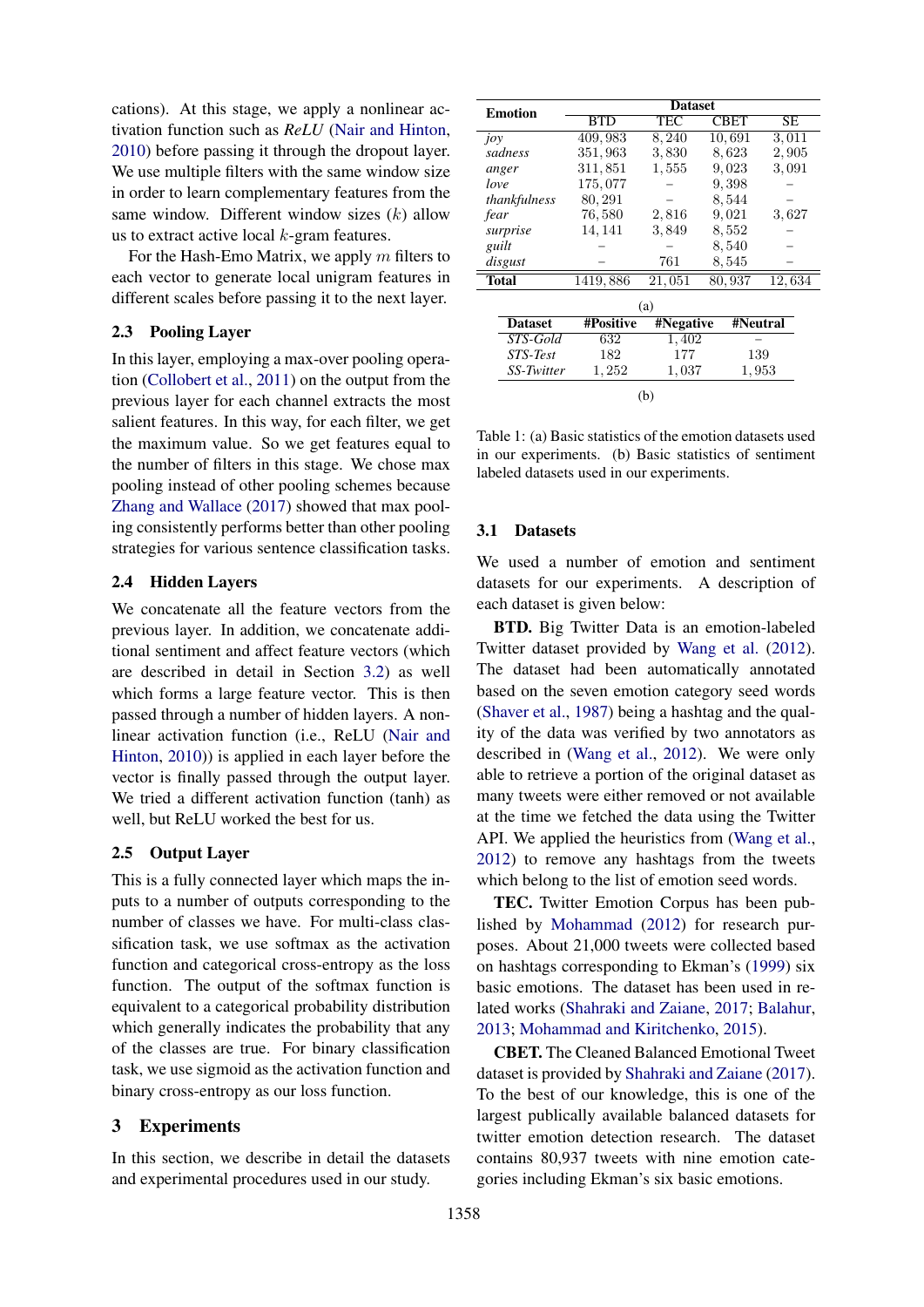SE. The SemEval-2018 Task 1 - Affect dataset was provided by Mohammad et al. (2018). The SemEval task was to estimate the intensity of a given tweet and its corresponding emotion. However, in this study, we utilize the labeled dataset only to classify the tweets into four emotion categories and use the training, development and test sets provided in this dataset in our experiments.

STS-Gold. This dataset was constructed by Saif et al. (2013) for Twitter sentiment analysis. The dataset contains a total of 2,034 tweets labeled (positive/negative) by three annotators. This dataset has been extensively used in several works for model evaluation (Saif et al., 2014b; Krouska et al., 2017; Saif et al., 2014a).

STS. The Stanford Twitter Sentiment dataset was introduced by Go et al. (2009). It consists of a training set and a test set. The training set contains around 1.6 million tweets, whereas the test set contains 498 tweets. The training set was built automatically based on several emoticons as potential identifiers of sentiment. However, the test set was manually annotated and heavily used for model evaluation in related research. We perform one experiment with all three labels (positive/negative/neutral) to compare the performance of different variants of our model and another one with two labels (positive/negative) to make comparison with related works (Jianqiang et al., 2018; dos Santos and Gatti, 2014; Go et al., 2009).

SS-Twitter. The Sentiment Strength Twitter dataset was constructed by Thelwall et al. (2012) to evaluate SentiStrength. The tweets were manually labeled by multiple persons. Each tweet is assigned a number between 1 and 5 for both positive and negative sentiments, 1 represents weak sentiment strength and 5 represents strong sentiment strength. We followed the heuristics used by Saif et al. (2013) to obtain a single sentiment label for each tweet, giving us a total of 4, 242 positive, negative and neutral tweets. The transformed dataset has been used in other literature (Go et al., 2009; Zhang et al., 2018).

We provide basic statistics of the datasets used in our experiments in Table 1.

## 3.2 Experimental Setup

Data Cleaning. Twitter data is unstructured and highly informal (Yoon et al., 2013) and thus it requires a great deal of effort to make it suitable for any model. NLTK (Bird and Loper,

2004) provides a regular-expression based tokenizer for Twitter, TweetTokenizer, which preserves user mentions, hashtags, urls, emoticons and emojis in particular. It also reduces the length of repeated characters to three (i.e. "Haaaaaapy" will become "Haaapy")". In our experiments, we utilized the TweetTokenizer to tokenize tweets.

To accommodate the pretrained word vectors from (Pennington et al., 2014b), we pre-processed each tweet in a number of ways. We lowercased all the letters in the tweet. User mentions have been replaced with <user> token (i.e. @username1 will become <user>). In addition, we also removed urls from the tweets as urls do not provide any emotional value. We also normalized certain negative words (e.g., "won't" will become "will not"). Using slang words is a very common practice in social media. We compiled a list of the most common slang words from various online resources<sup>2</sup> and replaced all of the occurrences with their full form (e.g., "nvm" will become "never mind"). Our list of slang words doesn't contain any word which has multiple meanings. Usage of certain punctuation is often crucial in social media posts as it helps the user to emphasize certain things. We found that two punctuation symbols (! and ?) are common among social media users to express certain emotional states. We kept these symbols in our text and normalized the repetitions (e.g., "!!!" will become "! <repeat>").

The use of emojis and emoticons has increased significantly with the advent of various social media sites. Emoticons (e.g., :-D) are essentially a combination of punctuation marks, letters and numbers used to create pictorial icons which generally display an emotion or sentiment. On the other hand, emojis are pictographs of faces, objects and symbols. The primary purpose of using emojis and emoticons is to convey certain emotions and sentiments (Dresner and Herring, 2010). One advantage of using the TweetTokenizer is that it gives us emoticons and emojis as tokens. Though we use the emoticons as is in our experiment, we utilize a python library called "emoji" to get descriptive details about the pictorial image. For example, " $\odot$ " represents "*smiling\_face*".

In our experiments, we removed stop-words and replaced numbers occurring in the tweets with the token  $\langle$  number $\rangle$ . We also stripped off "#" symbols from all the hashtags within the tweets (e.g.,

<sup>&</sup>lt;sup>2</sup>Example: https://slangit.com/terms/social\_media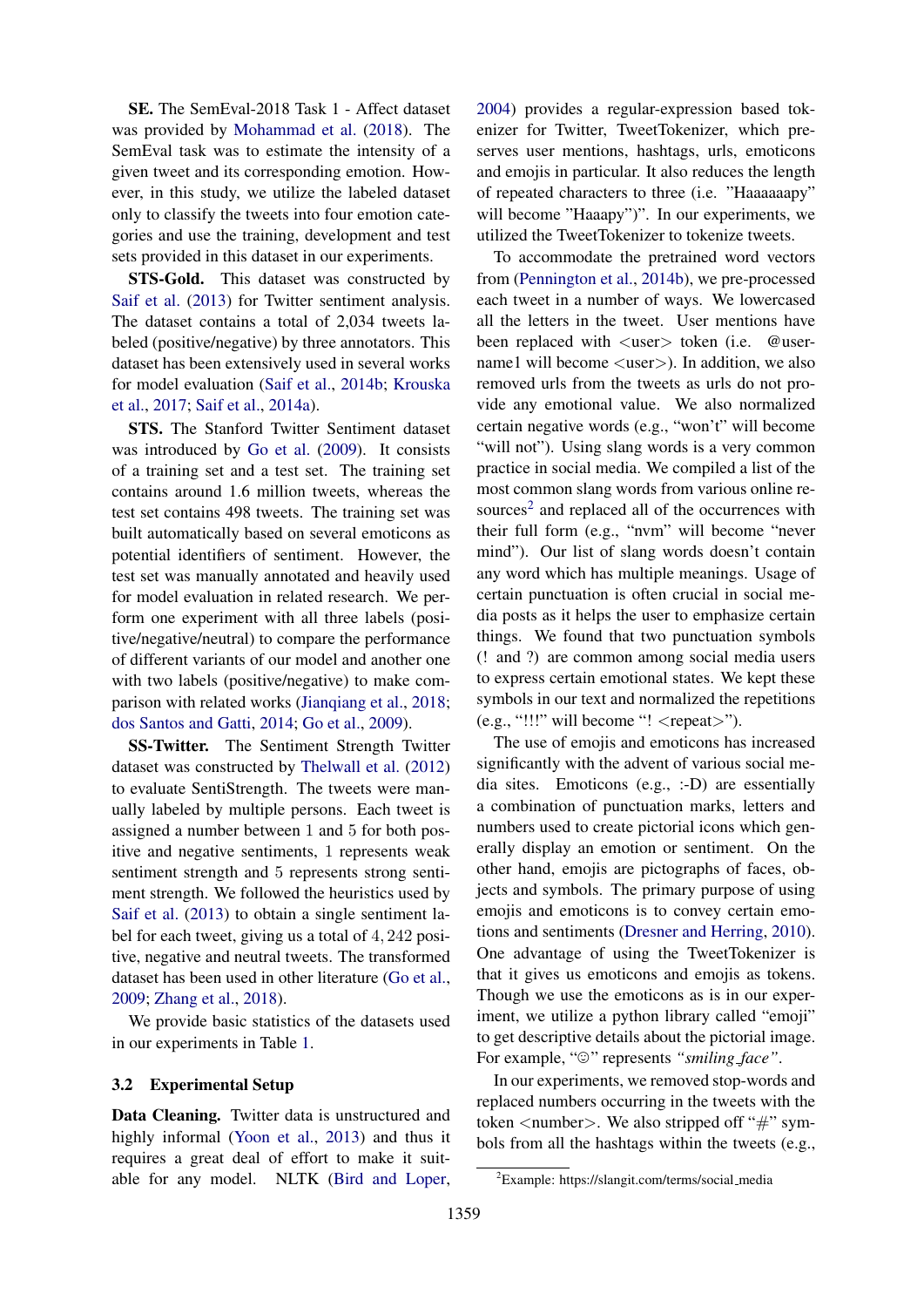|                |            | <b>Dataset</b> |      |      |            |             |      |             |      |      |         |      |  |
|----------------|------------|----------------|------|------|------------|-------------|------|-------------|------|------|---------|------|--|
| <b>Emotion</b> | <b>BTD</b> |                |      |      | <b>TEC</b> |             |      | <b>CBET</b> |      |      | SemEval |      |  |
|                | P          | R              | F1   | P    | R          | $_{\rm F1}$ | P    | R           | F1   | P    | R       | F1   |  |
| JOY            | 68.4       | 77.4           | 72.6 | 67.4 | 77.1       | 71.8        | 58.1 | 56.1        | 57.1 | 78.5 | 70.1    | 74.1 |  |
| sadness        | 72.7       | 74.5           | 73.6 | 48.8 | 53.7       | 50.9        | 38.0 | 43.3        | 40.5 | 62.6 | 41.0    | 49.6 |  |
| anger          | 74.7       | 79.1           | 76.8 | 34.5 | 23.8       | 27.7        | 49.3 | 52.1        | 50.7 | 59.7 | 63.6    | 61.6 |  |
| love           | 57.0       | 46.4           | 51.1 |      |            | -           | 65.4 | 53.3        | 58.7 |      |         |      |  |
| thankfulness   | 63.2       | 55.3           | 59.0 | -    | -          | -           | 66.1 | 68.0        | 67.0 | -    |         |      |  |
| fear           | 57.6       | 38.3           | 46.0 | 61.5 | 57.2       | 58.6        | 70.3 | 69.6        | 70.0 | 51.6 | 71.9    | 60.1 |  |
| surprise       | 88.1       | 16.1           | 27.1 | 55.9 | 50.2       | 52.5        | 51.0 | 55.3        | 53.0 |      |         |      |  |
| guilt          |            |                |      |      |            | -           | 53.8 | 49.6        | 51.6 |      |         |      |  |
| disgust        |            |                | -    | 67.4 | 77.1       | 71.8        | 59.3 | 61.0        | 60.2 |      |         |      |  |
| Avg.           | 68.9       | 55.3           | 58.0 | 55.9 | 56.5       | 55.6        | 56.8 | 56.5        | 56.5 | 63.1 | 61.7    | 61.3 |  |

Table 2: Results (in %) of our model (MC-CNN) for four emotion-labeled datasets.

"#depressed" will become "depressed") and used the stripped version of hashtags on the second channel of our model. We only kept tokens with more than one character.

Input Features. Along with word embeddings, we used additional affect and sentiment features in our network. In our experiments, we used a feature vector  $V_f$  where each value in the vector corresponds to a particular lexical feature ranging between  $[0, 1]$ . We utilized a number of publicly available lexicons which are described briefly below to construct the vector.

Warriner et al. (2013) provides a lexicon consisting of 14,000 English lemmas with valence, arousal and dominance scores. Three components of emotion are scored for each word between 1 and 9 in this lexicon. We calculate the average score for each component across all tokens in a tweet and normalize them in the range [0, 1]. Gilbert (2014) provides a list of lexical features along with their associated sentiment intensity measures. We use this lexicon to calculate the average of positive, negative, and neutral scores over all the tokens in a tweet. In addition, we used the *NRC Emotion Lexicon* provided by Mohammad and Turney (2013) which consists of a list of unigrams and their association with one of the emotion categories (anger, anticipation, disgust, fear, joy, sadness, surprise, trust). We use the percentage of tokens belonging to each emotion category as features. We also used the *NRC Affect Intensity Lexicon* provided by Mohammad and Bravo-Marquez (2017) and *NRC Hashtag Emotion Lexicon* provided by Mohammad and Kiritchenko (2015) which contain real-valued fine-grained word-emotion association scores for words and hashtag words.

We combined two lexicons *MPQA* and *BingLiu*

provided by Wilson et al. (2005) and Hu and Liu (2004), respectively, and used them to calculate the percentage of positive and negative tokens belonging to each tweet. We also used *AFINN* (Nielsen, 2011) which contains a list of English words rated for valence with an integer between −5 (negative) to +5 (positive). We first normalized the scores in the range [0,1] and then calculated the average of this score over all the tokens in a tweet. Lastly, we detect the presence of consecutive exclamation (!) and question marks (?) in a tweet and use them as boolean features.

Network Parameters and Training. Zhang and Wallace (2017) performed a sensitivity analysis on various parameters of a one-layer CNN model and showed how tuning the parameters can affect the performance of a model. Inspired by the work done by (Zhang and Wallace, 2017), we also searched for the optimal parameter configurations in our network. Table 3 shows different hyperparameter configurations that we tried and the final configuration that was used in our model. The final configuration was based on both performance and training time. The embedding dimension has been set to 100 for both channels of our network as it worked best for us among other dimensions. We also experimented with a different number of fil-

| Hyper-parameter     | <b>Ranges</b>    | <b>Selected</b> |
|---------------------|------------------|-----------------|
| Embedding dimension | 50/100/200       | 100             |
| Number of filters   | 64/128/256       | 128             |
| Kernel sizes        | 1/2/3/4/5        | 1/2/3           |
| Batch size          | 16/30/50         | 16              |
| Epochs              | 10/20            | 10              |
| Dropout rate        | 0.1/0.2/0.5      | 0.5             |
| Learning rate       | 0.015/0.001/0.01 | 0.001           |

Table 3: Ranges of different hyper-parameters searched during tuning and the final configurations selected for our experiments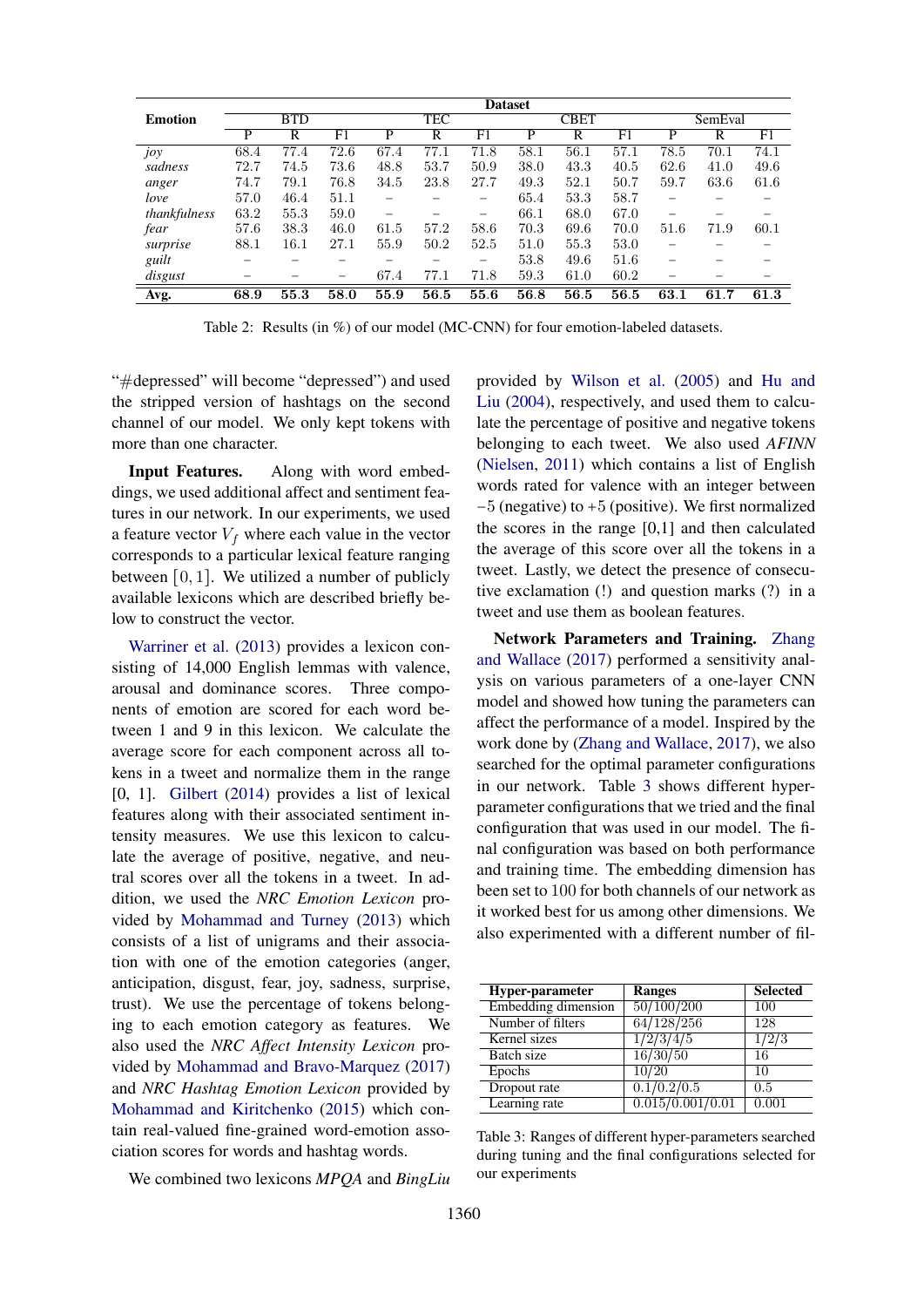| <b>Datasets</b> | <b>Methods</b> | <b>Positive</b> |      |      |      | <b>Negative</b> |      |      | Average |      |          |
|-----------------|----------------|-----------------|------|------|------|-----------------|------|------|---------|------|----------|
|                 |                | P               | R    | F1   | P    | R               | F1   | P    | R       | F1   | Accuracy |
|                 | А              | 70.5            | 74.1 | 72.2 | 88.0 | 86.0            | 87.0 | 79.3 | 88.0    | 79.6 | 82.3     |
| STS-Gold        | B              |                 |      |      |      |                 |      | 79.5 | 77.9    | 78.6 | 82.1     |
|                 | C              |                 |      |      |      |                 |      |      | -       | 77.5 | 80.3     |
|                 | D              | 75.4            | 74.9 | 75.1 | 90.2 | 90.3            | 90.2 | 82.8 | 82.6    | 82.7 | 86.0     |
|                 | Ours           | 87.9            | 82.0 | 84.5 | 92.1 | 94.6            | 93.3 | 90.0 | 88.3    | 88.9 | 90.7     |
|                 | D              | 88.0            | 89.5 | 88.7 | 87.2 | 85.4            | 86.3 | 87.6 | 87.4    | 87.5 | 87.6     |
| STS-Test        | Е              |                 |      |      |      |                 |      |      |         |      | 86.4     |
|                 | F              |                 |      |      |      |                 |      |      |         |      | 83.0     |
|                 | Ours           | 90.2            | 91.2 | 90.5 | 91.3 | 89.3            | 89.9 | 90.8 | 90.3    | 90.2 | 90.3     |
|                 | G              |                 |      |      |      |                 |      | 67.8 | 52.7    | 59.3 | 61.9     |
| SS-Twitter      | F              | -               | -    | 76.6 |      | -               | 69.2 | -    | -       | 72.9 | 73.4     |
|                 | Ours           | 81.3            | 84.7 | 82.0 | 72.5 | 72.7            | 72.2 | 76.9 | 78.7    | 77.1 | 79.3     |

Table 4: Results (in %) of our model (MC-CNN) from 10-fold cross-validation compared against other methods for sentiment labeled datasets (2-class). Bold text indicates the best performance in a column. A: Thelwall-Lexicon (Updated + Expanded) (Saif et al., 2014b). B: SentiStrength (Krouska et al., 2017). C: SentiCircle with Pivot (Saif et al., 2014a). D: Deep Convolutional Neural Network (Jianqiang et al., 2018). E: Character to Sentence Convolutional Neural Network (CharSCNN) (dos Santos and Gatti, 2014). F: Maximum Entropy (Saif et al., 2013). G: Quantum Language Model + Quantum Relative Entropy (Zhang et al., 2018).

ters and varying kernel sizes. The combination of kernel sizes,  $(k = 1, 2, 3)$  in the first channel and  $k = 1$  in the second channel worked the best for us. We also experimented with various batch sizes and the performance of the model remained reasonably constant, though the training time varied significantly. In our network, we used three hidden layers. In addition, we used the Adam optimizer (Kingma and Ba, 2014) and the back-propagation (Rumelhart et al., 1986) algorithm for training our model. Keras 2.2.0 was used for implementing the model.

Regularization. In order to reduce overfitting, it is a common practice to employ regularization strategies in CNNs. In our experiments, we used dropout regularization (Srivastava et al., 2014) for both of the channels after the convolutional layer. We experimented with three different dropout rates as seen in Table 3 and also with no dropout at all. The model works better when we apply dropouts after the convolutional layer.

# 4 Results

In this section, we describe the results obtained in our experiments. We use precision, recall, F1 score and accuracy as our evaluation metrics.

In recent emotion category recognition studies on Twitter data, people tend to construct their own dataset by collecting tweets from Twitter for their experiments. Hence, it is hard to find a large enough benchmark dataset to compare the performance with other people's work. In this study, we experimented with four emotion labeled

datasets which have been made publicly available by their authors. Table 2 shows the results for each emotion category for all of the datasets. For the BTD dataset, we trained our model with 1, 136, 305 tweets, while we used 140, 979 and 142, 602 tweets as development and test data respectively. We used the same training, development and test sets as (Wang et al., 2012) except that our retrieved dataset contains fewer samples. We achieved relatively high F1-scores of 72.6%, 73.6% and 76.8% for *joy, sadness* and *anger*, respectively, whereas for *surprise* we get a low F1-score of 27.1%. This is probably due to the imbalanced nature of the dataset as can be seen in Table 1. The number of samples for *joy, sadness* and *anger* is much higher than for *surprise*. Our model achieves an accuracy of 69.2%, whereas Wang et al. (2012) reported an accuracy of 65.6% when trained on a much larger dataset. We can not make direct comparison with (Wang et al., 2012) since we were not able to retrieve the full test set due to the unavailability of some tweets at the time of fetching data from Twitter. For the TEC dataset, we evaluated our model with 10-fold cross validation. Mohammad (2012) reported an F1-score of 49.9% with SVM, whereas our model achieves an F1-score of 55.6%. For the CBET dataset, we used 80% of the data as the training set and the remaining 20% as the test set. We get an average F1-score of 56.5%. We also used 10 fold cross-validation for the SemEval dataset and achieved an F1-score of 61.3%. Table 4 shows the performance of our model with 10-fold cross-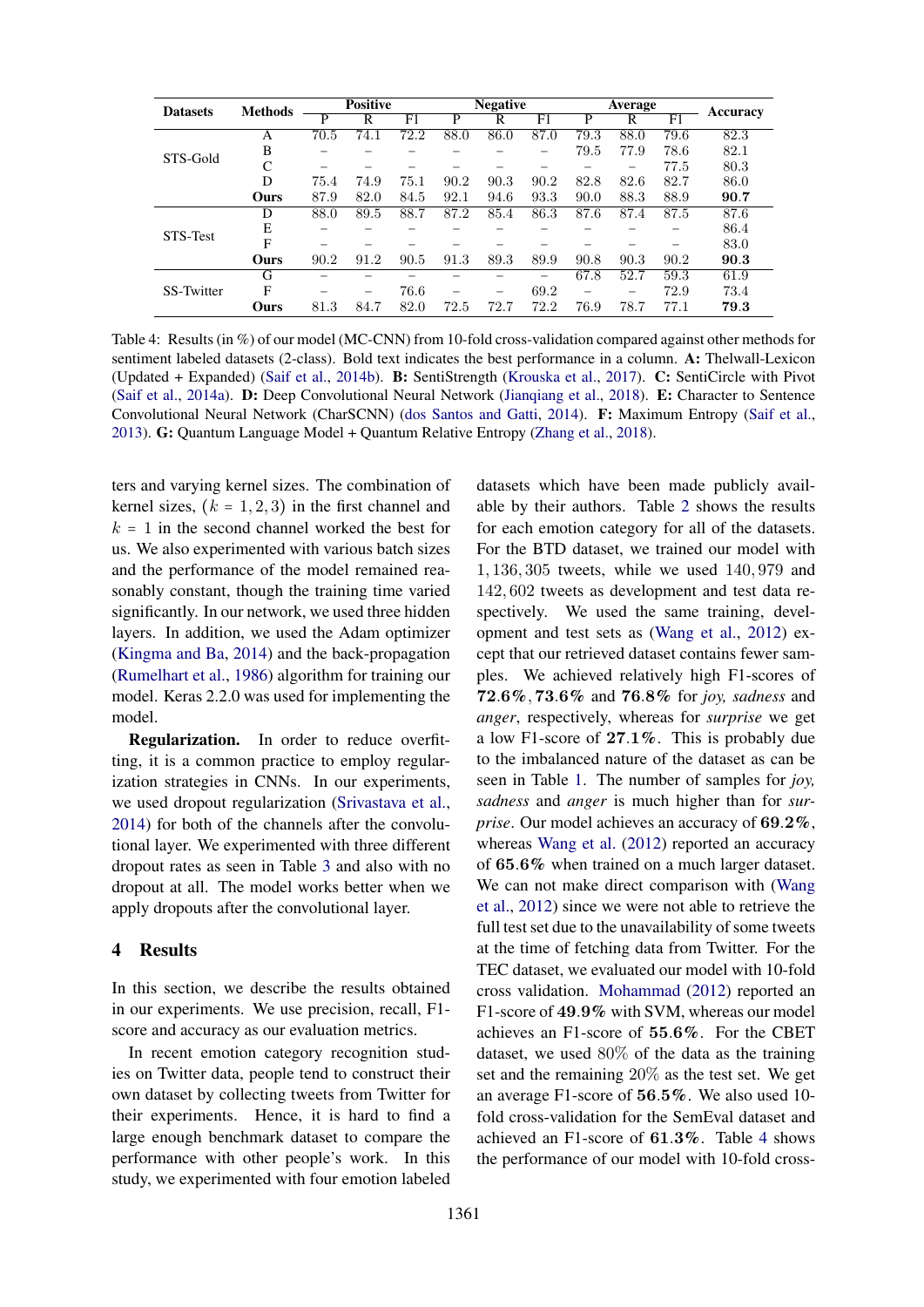| <b>Datasets</b> | <b>Methods</b> | <b>Positive</b> |                         |      | <b>Negative</b>   |      |      |      | <b>Neutral</b> |                |                 |
|-----------------|----------------|-----------------|-------------------------|------|-------------------|------|------|------|----------------|----------------|-----------------|
|                 |                |                 | $\overline{\mathsf{R}}$ | F1   | P                 | R    | F1   |      | R              | F <sub>1</sub> | <b>Accuracy</b> |
|                 | CNN            | 73.6            | 84.1                    | 76.8 | $73.\overline{5}$ | 74.2 | 72.8 | 74.2 | 64.3           | 65.8           | 75.1            |
| STS-Test        | MC-CNN+        | 63.1            | 83.4                    | 70.3 | 76.5              | 70.4 | 72.8 | 71.6 | 53.9           | 60.8           | 70.6            |
|                 | MC-CNN†±       | 80.3            | 83.8                    | 81.4 | 87.5              | 81.2 | 83.5 | 79.2 | 77.9           | 77.7           | 81.5            |
|                 | <b>CNN</b>     | 48.9            | 51.7                    | 49.3 | 43.9              | 53.7 | 47.4 | 67.8 | 66.8           | 64.3           | 59.1            |
| SS-Twitter      | MC-CNN+        | 61.6            | 62.0                    | 61.4 | 55.3              | 65.5 | 59.7 | 71.6 | 62.7           | 66.4           | 63.2            |
|                 | MC-CNN+±       | 65.1            | 65.4                    | 64.0 | 56.2              | 65.7 | 60.0 | 72.2 | 62.7           | 66.7           | 64.6            |

Table 5: Results (in %) of three variants of our model from 10-fold cross-validation for sentiment labeled datasets (3-class). Bold text indicates the best performance in a column.† represents the inclusion of Hash-Emo embedding into the network. ‡ represents the inclusion of external features into the network.

validation on different sentiment datasets with two classes (positive and negative). For the STS-Gold dataset, our model achieves an accuracy of 90.7% whereas the previous best accuracy  $(86.0\%)$  was reported by Jianqiang et al. (2018) with a deep CNN model. Our model achieves the best accuracy (90.3%) for the STS-Test dataset as well, while the previous best (87.6%) was reported in (Jianqiang et al., 2018). dos Santos and Gatti (2014) also experimented with the same dataset with their Character to Sentence CNN model, reporting an accuracy of 86.4%. Lastly, for the SS-Twitter dataset, our model achieves an accuracy of 79.3% whereas Zhang et al. (2018) and Saif et al. (2013) reported an accuracy of 61.9% and 73.4%, respectively.

Tables 5 and 6 show the performance of three variants of our model on the sentiment labeled datasets and the emotion labeled datasets respectively. The first variant is a basic CNN model without hash-emo embedding or any additional features. The second variant includes the hashemo embedding, while the last variant combines additional lexical features as well. It can be observed that when we introduce the second channel with hash-emo embedding, we get a significant increase in accuracy for most of the datasets. We can see in Table 5 that, for STS-Test and SS-Twitter datasets, we get better F1-scores for all three sentiment labels when we include the hash-emo embedding along with external lexical features. In

| Models     | <b>Dataset</b> |            |             |      |  |  |  |  |  |
|------------|----------------|------------|-------------|------|--|--|--|--|--|
|            | <b>RTD</b>     | <b>TEC</b> | <b>CRET</b> | SE.  |  |  |  |  |  |
| <b>CNN</b> | 66.1           | 54.3       | 53.8        | 56.3 |  |  |  |  |  |
| MC-CNN†    | 68.5           | 57.6       | 56.1        | 59.8 |  |  |  |  |  |
| MC-CNN†‡   | 69.2           | 58.9       | 56.4        | 62.0 |  |  |  |  |  |

Table 6: Comparison of results (accuracy in %) of three variants of our model. † represents the inclusion of Hash-Emo embedding into the network. ‡ represents the inclusion of external features into the network.

Table 6, we can see that, inclusion of hash-emo embedding in the network gives us 2.4, 3.3, 2.3 and 3.5 percentage points increase in accuracy and the inclusion of additional features as well gives us  $3.1, 4.6, 2.6$  and  $5.7$  percentage points increase in accuracy for BTD, TEC, CBET and SE datasets, respectively, over the base models.

# 5 Discussion

In this study, we have showed the effectiveness of encoding hashtags, emoticons and emojis through a separate channel in a CNN network for emotion and sentiment detection tasks. Our MC-CNN model with hash-emo embedding performs well when compared to the basic CNN model. To the best of our knowledge, our model achieves the best accuracies on the three sentiment datasets, and has significant improvement in performance on the four emotion labeled datasets over the basic CNN model. The results show the importance of hashtags, emoticons and emojis in social media as predictors of emotion and sentiment. The model performs even better when additional lexical features are introduced into the network.

## 6 Conclusions and Future Work

In this paper, we propose a novel use of a multichannel convolutional neural architecture which effectively encodes different types of emotion indicators which are found in social media posts. Results suggest that encoding the emotion indicators through a separate channel provides significant improvement over the traditional CNN based models. We also demonstrate a simple approach to incorporate different lexical features in the network giving us comparatively better results when used along with our MC-CNN model. Our model performs particularly well on two important tasks in social media: emotion detection and sentiment analysis. This model can be extended to perform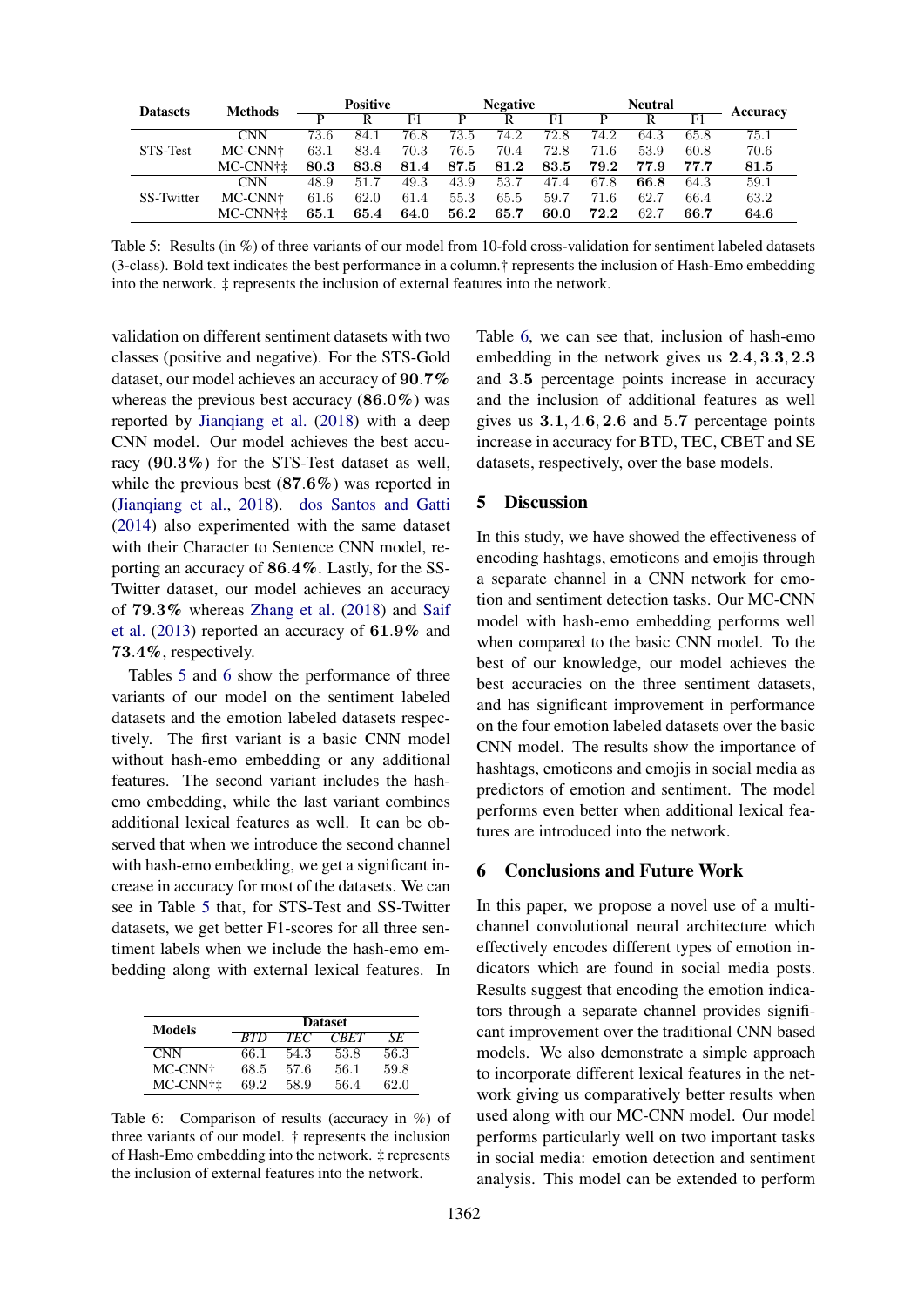other tasks as well. In future, we would like to explore character embedding as this can give us crucial linguistic features from noisy twitter data.

# Acknowledgements

We are thankful for the support by The Social Sciences and Humanities Research Council of Canada (SSHRC) through our Partnership Development Grant titled "Living Archives of Rwandan Exiles and Survivors in Canada".

## References

- Muhammad Abdul-Mageed and Lyle Ungar. 2017. Emonet: Fine-grained emotion detection with gated recurrent neural networks. In *Proceedings of the 55th Annual Meeting of the Association for Computational Linguistics (Volume 1: Long Papers)*, volume 1, pages 718–728.
- Saima Aman and Stan Szpakowicz. 2008. Using roget's thesaurus for fine-grained emotion recognition. In *Proceedings of the Third International Joint Conference on Natural Language Processing: Volume-I*.
- Alexandra Balahur. 2013. Sentiment analysis in social media texts. In *Proceedings of the 4th workshop on computational approaches to subjectivity, sentiment and social media analysis*, pages 120–128.
- Anil Bandhakavi, Nirmalie Wiratunga, Deepak Padmanabhan, and Stewart Massie. 2017. Lexicon based feature extraction for emotion text classification. *Pattern recognition letters*, 93:133–142.
- Steven Bird and Edward Loper. 2004. Nltk: the natural language toolkit. In *Proceedings of the ACL 2004 on Interactive poster and demonstration sessions*, page 31. Association for Computational Linguistics.
- Ronan Collobert, Jason Weston, Léon Bottou, Michael Karlen, Koray Kavukcuoglu, and Pavel Kuksa. 2011. Natural language processing (almost) from scratch. *Journal of Machine Learning Research*, 12(Aug):2493–2537.
- Bart Desmet and VéRonique Hoste. 2013. Emotion detection in suicide notes. *Expert Systems with Applications*, 40(16):6351–6358.
- Eli Dresner and Susan C Herring. 2010. Functions of the nonverbal in cmc: Emoticons and illocutionary force. *Communication theory*, 20(3):249–268.
- Paul Ekman. 1999. Basic emotions. *Handbook of cognition and emotion*, pages 45–60.
- Bjarke Felbo, Alan Mislove, Anders Søgaard, Iyad Rahwan, and Sune Lehmann. 2017. Using millions of emoji occurrences to learn any-domain representations for detecting sentiment, emotion and sarcasm. In *Proceedings of the 2017 Conference on*

*Empirical Methods in Natural Language Processing*, pages 1615–1625. Association for Computational Linguistics.

- CJ Hutto Eric Gilbert. 2014. Vader: A parsimonious rule-based model for sentiment analysis of social media text. In *Eighth International Conference on Weblogs and Social Media (ICWSM-14). Available at (20/04/16) http://comp. social. gatech. edu/papers/icwsm14. vader. hutto. pdf*.
- Alec Go, Richa Bhayani, and Lei Huang. 2009. Twitter sentiment classification using distant supervision. *CS224N Project Report, Stanford*, 1(12).
- Minqing Hu and Bing Liu. 2004. Mining and summarizing customer reviews. In *Proceedings of the tenth ACM SIGKDD international conference on Knowledge discovery and data mining*, pages 168–177. ACM.
- Zhao Jianqiang, Gui Xiaolin, and Zhang Xuejun. 2018. Deep convolution neural networks for twitter sentiment analysis. *IEEE Access*, 6:23253–23260.
- Nal Kalchbrenner, Edward Grefenstette, and Phil Blunsom. 2014. A convolutional neural network for modelling sentences. In *Proceedings of the 52nd Annual Meeting of the Association for Computational Linguistics (Volume 1: Long Papers)*, pages 655–665. Association for Computational Linguistics.
- Yoon Kim. 2014. Convolutional neural networks for sentence classification. In *Proceedings of the 2014 Conference on Empirical Methods in Natural Language Processing (EMNLP)*, pages 1746–1751. Association for Computational Linguistics.
- Diederik P Kingma and Jimmy Lei Ba. 2014. Adam: Amethod for stochastic optimization. In *Proc. 3rd Int. Conf. Learn. Representations*.
- Akrivi Krouska, Christos Troussas, and Maria Virvou. 2017. Comparative evaluation of algorithms for sentiment analysis over social networking services. *J Univers Comput Sci*, 23(8):755–768.
- Saif Mohammad and Felipe Bravo-Marquez. 2017. Emotion intensities in tweets. In *Proceedings of the 6th Joint Conference on Lexical and Computational Semantics (\*SEM 2017)*, pages 65–77. Association for Computational Linguistics.
- Saif Mohammad, Felipe Bravo-Marquez, Mohammad Salameh, and Svetlana Kiritchenko. 2018. Semeval-2018 task 1: Affect in tweets. In *Proceedings of The 12th International Workshop on Semantic Evaluation*, pages 1–17.
- Saif M Mohammad. 2012. # emotional tweets. In *Proceedings of the First Joint Conference on Lexical and Computational Semantics-Volume 1: Proceedings of the main conference and the shared task, and Volume 2: Proceedings of the Sixth International Workshop on Semantic Evaluation*, pages 246–255. Association for Computational Linguistics.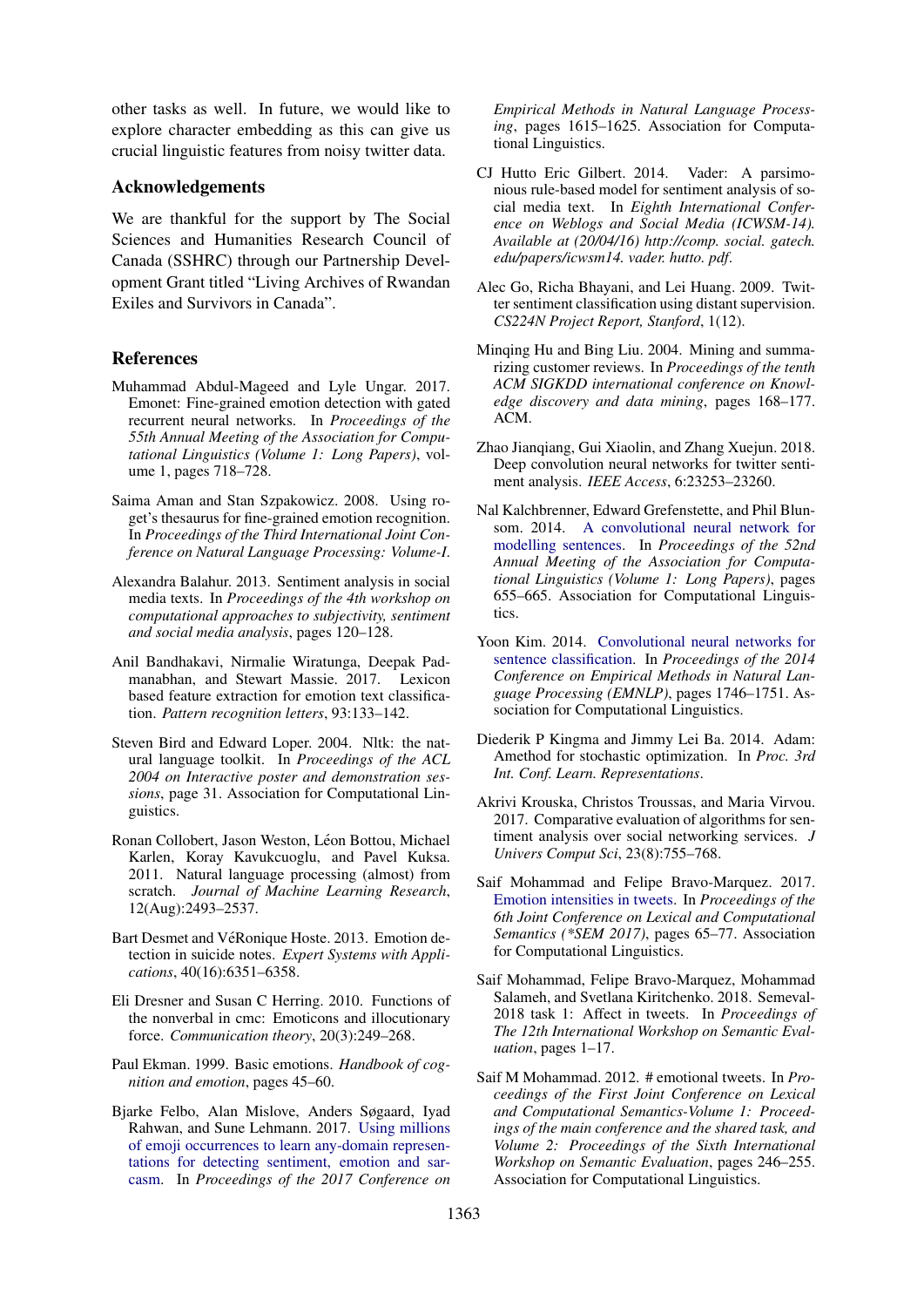- Saif M Mohammad and Svetlana Kiritchenko. 2015. Using hashtags to capture fine emotion categories from tweets. *Computational Intelligence*, 31(2):301–326.
- Saif M Mohammad and Peter D Turney. 2013. Crowdsourcing a word–emotion association lexicon. *Computational Intelligence*, 29(3):436–465.
- Saif M Mohammad, Xiaodan Zhu, Svetlana Kiritchenko, and Joel Martin. 2015. Sentiment, emotion, purpose, and style in electoral tweets. *Information Processing & Management*, 51(4):480–499.
- Myriam D Munezero, Calkin Suero Montero, Erkki Sutinen, and John Pajunen. 2014. Are they different? affect, feeling, emotion, sentiment, and opinion detection in text. *IEEE transactions on affective computing*, 5(2):101–111.
- Vinod Nair and Geoffrey E Hinton. 2010. Rectified linear units improve restricted boltzmann machines. In *Proceedings of the 27th international conference on machine learning (ICML-10)*, pages 807–814.
- Alena Neviarouskaya, Helmut Prendinger, and Mitsuru Ishizuka. 2007. Textual affect sensing for sociable and expressive online communication. In *International Conference on Affective Computing and Intelligent Interaction*, pages 218–229. Springer.
- Finn Årup Nielsen. 2011. A new ANEW: evaluation of a word list for sentiment analysis in microblogs. In *Proceedings of the ESWC2011 Workshop on 'Making Sense of Microposts': Big things come in small packages, Heraklion, Crete, Greece, May 30, 2011*, pages 93–98.
- Jeffrey Pennington, Richard Socher, and Christopher Manning. 2014a. Glove: Global vectors for word representation. In *Proceedings of the 2014 Conference on Empirical Methods in Natural Language Processing (EMNLP)*, pages 1532–1543. Association for Computational Linguistics.
- Jeffrey Pennington, Richard Socher, and Christopher Manning. 2014b. Glove: Global vectors for word representation. In *Proceedings of the 2014 conference on empirical methods in natural language processing (EMNLP)*, pages 1532–1543.
- Robert Plutchik. 1984. Emotions: A general psychoevolutionary theory. *Approaches to emotion*, 1984:197–219.
- Ashequl Qadir and Ellen Riloff. 2014. Learning emotion indicators from tweets: Hashtags, hashtag patterns, and phrases. In *Proceedings of the 2014 Conference on Empirical Methods in Natural Language Processing (EMNLP)*, pages 1203–1209. Association for Computational Linguistics.
- Fuji Ren and Changqin Quan. 2012. Linguistic-based emotion analysis and recognition for measuring consumer satisfaction: an application of affective computing. *Information Technology and Management*, 13(4):321–332.
- David E Rumelhart, Geoffrey E Hinton, and Ronald J Williams. 1986. Learning representations by backpropagating errors. *nature*, 323(6088):533.
- Hassan Saif, Miriam Fernandez, Yulan He, and Harith Alani. 2013. Evaluation datasets for twitter sentiment analysis: a survey and a new dataset, the stsgold. *first ESSEM workshop*.
- Hassan Saif, Miriam Fernandez, Yulan He, and Harith Alani. 2014a. Senticircles for contextual and conceptual semantic sentiment analysis of twitter. In *European Semantic Web Conference*, pages 83–98. Springer.
- Hassan Saif, Yulan He, Miriam Fernandez, and Harith Alani. 2014b. Adapting sentiment lexicons using contextual semantics for sentiment analysis of twitter. In *European Semantic Web Conference*, pages 54–63. Springer.
- Cicero dos Santos and Maira Gatti. 2014. Deep convolutional neural networks for sentiment analysis of short texts. In *Proceedings of COLING 2014, the 25th International Conference on Computational Linguistics: Technical Papers*, pages 69–78.
- Ameneh Gholipour Shahraki and Osmar R Zaiane. 2017. Lexical and learning-based emotion mining from text. In *Proceedings of the International Conference on Computational Linguistics and Intelligent Text Processing*.
- Phillip Shaver, Judith Schwartz, Donald Kirson, and Cary O'connor. 1987. Emotion knowledge: Further exploration of a prototype approach. *Journal of personality and social psychology*, 52(6):1061.
- Richard Socher, Jeffrey Pennington, Eric H Huang, Andrew Y Ng, and Christopher D Manning. 2011. Semi-supervised recursive autoencoders for predicting sentiment distributions. In *Proceedings of the conference on empirical methods in natural language processing*, pages 151–161. Association for Computational Linguistics.
- Nitish Srivastava, Geoffrey Hinton, Alex Krizhevsky, Ilya Sutskever, and Ruslan Salakhutdinov. 2014. Dropout: a simple way to prevent neural networks from overfitting. *The Journal of Machine Learning Research*, 15(1):1929–1958.
- Kai Sheng Tai, Richard Socher, and Christopher D. Manning. 2015. Improved semantic representations from tree-structured long short-term memory networks. In *Proceedings of the 53rd Annual Meeting of the Association for Computational Linguistics and the 7th International Joint Conference on Natural Language Processing (Volume 1: Long Papers)*, pages 1556–1566. Association for Computational Linguistics.
- Duyu Tang, Furu Wei, Nan Yang, Ming Zhou, Ting Liu, and Bing Qin. 2014. Learning sentimentspecific word embedding for twitter sentiment classification. In *Proceedings of the 52nd Annual Meeting of the Association for Computational Linguistics*